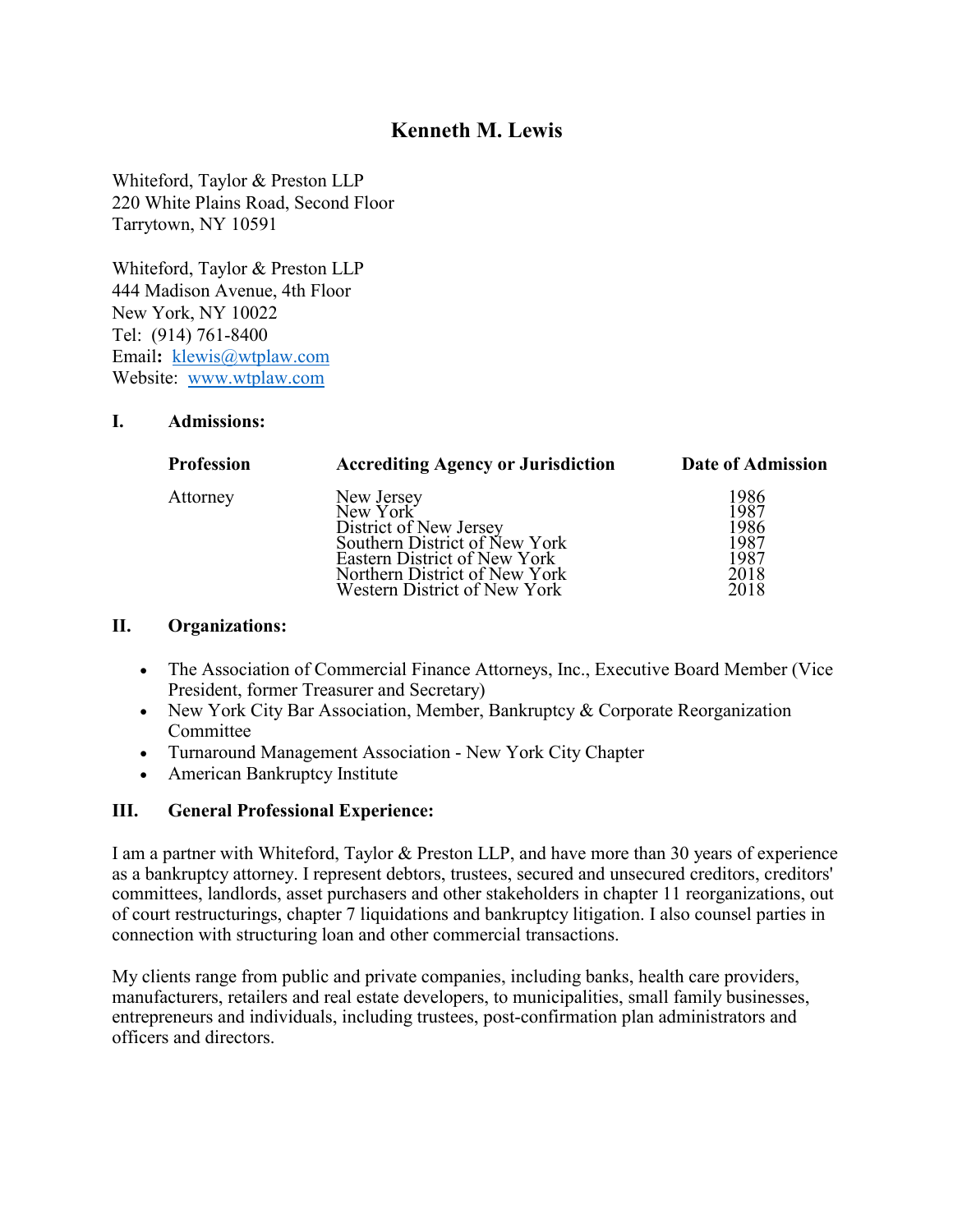#### **IV. Publications and Presentations:**

- Panelist, "It Ain't Over Till It's Over: Recent Developments on Third Party Releases Under Chapter 11 Plans; the Impact of Fulton on Automatic Stay Violations, and 'Bankruptcy Remote' Special Purpose Vehicles," Webinar, The Association of Commercial Financial Attorneys, New York City Bar Association (February 17, 2022)
- Co-Organizer and Presenter, "Clearing the Last Hurdle in Chapter  $11 -$  Evolving Confirmation Issues That May Trip the Unwary," Webinar, New York City Bar Association (June 22, 2021)
- Co-Presenter, "Business Bankruptcy 101 for Small/Mid-Size Firms & Solo Practitioners: Fundamental Bankruptcy Concepts," Webinar, New York City Bar Association (March 16, 2021)
- Co-Presenter, "Reorganizing Businesses Under the Small Business Reorganization Act, as Amended by the CARES Act," Webinar, Association of International Certified Professional Accountants (July 8, 2020)
- Co-Presenter, "The Small Business Reorganization Act as Amended by the Cares Act: Bankruptcy in 30 Days or Less," Webinar, Commercial Law League of America (June 3, 2020)
- Co-Presenter, "A Lifeline for Small and Medium-Sized Businesses in Distress: A Practical Guide to the Small Business Reorganization Act (SBRA) as Supercharged by the CARES Act," Webinar, New York City Bar Association (May 20, 2020)
- Moderator, The Golden Share Rule: (S) he Who Has the Golden Share, May Not Rule! And Other Recent Bankruptcy Developments, The Association of Commercial Finance Attorneys, Inc. and the Bankruptcy and Corporate Reorganization Committee of the New York City Bar Association (March 14, 2019)
- Moderator, Bankruptcy Updates: Don't Stop Thinking About Tomorrow, The Association of Commercial Finance Attorneys, Inc. (March 22, 2017)
- Moderator, I Know It When I See It Jurisprudence? Make-Whole Provisions, Subordination Agreements and Cram Down Rates in Bankruptcy, The Association of Commercial Finance Attorneys, Inc. (March 17, 2015)
- Moderator, Fraudulent Conveyance Law: Drafting Considerations and Techniques to Avoid Pitfalls, The Association of Commercial Finance Attorneys, Inc. (March 20, 2014)
- Panelist, Practical Skills Basics of Bankruptcy Practice; NYSBA (2013)